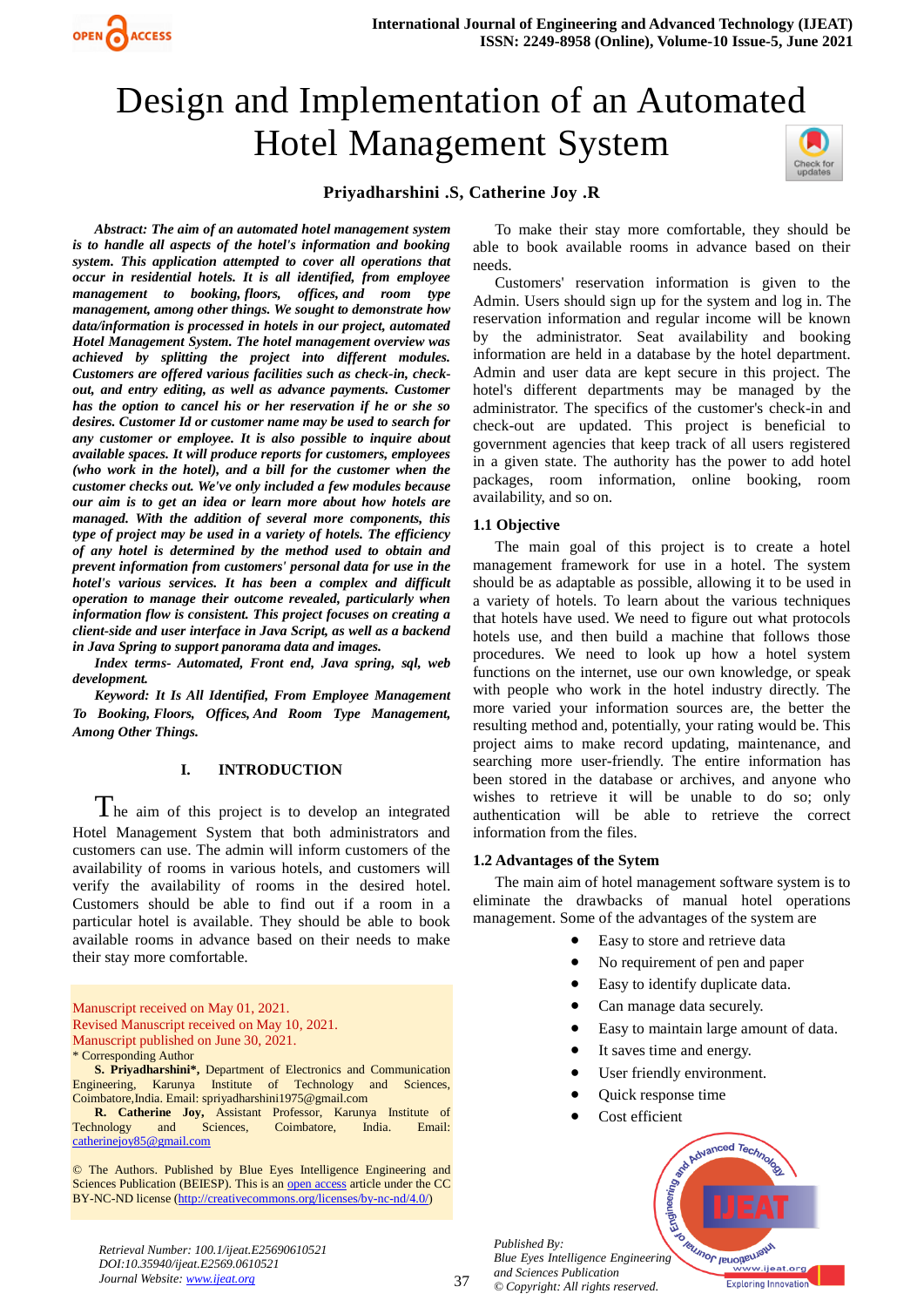#### **1.3 Client Server Web Application**

Client server web application is of two parts. i.e., client and server. Here server is the central main function. Client requests information from the server. The information that is been updated in the server is distributed to many clients. Many applications rely on client- server model such as world wide web, email, network printing etc., [1], It is client which always initiate communication with servers, which is awaiting for the requests. Client does not share any resources, it only requests service from the servers. On the other hand, server host run one or more programs which shares its resources with the clients .



**Fig 1.3 Client server web application**

#### **1.4 Front End Development**

Front-end web development, also called client-side development, is the process of creating HTML, CSS, and JavaScript for a website or Web application so that a user can see and interact with it directly [2] .



**Fig 1.4 Front end development**

The difficulty with front end development is that the methods and techniques used to design the front end of a website change all the time, possibly requiring the developer's continual awareness of how the field evolves. An individual typically learns HTML, CSS, and JavaScript, which run in a web browser but can also run in a headless browser, Web View, or as compilation input for a native runtime environment.

#### **1.5 Javascript for the Front End:**

JavaScript is a high-level programming language that is interactive, untyped, and interpreted. It's part of the ECMAScript language specification [3] . It is one of the three basic technologies of World Wide Web content creation, alongside HTML and CSS; it is used by the majority of websites and is supported by all modern web browsers without the need for plug-ins. JavaScript is a

*Retrieval Number: 100.1/ijeat.E25690610521 DOI:10.35940/ijeat.E2569.0610521 Journal Website: www.ijeat.org*

multi-paradigm language that supports object-oriented, imperative, and functional programming types, thanks to its prototype-based architecture and first-class functions. It has an API for interacting with text, arrays, dates, and regular expressions, but it lacks I/O features including networking, storage, and graphics, depending on the host environment for these.

#### **1.6 Bootstrap**

Bootstrap is a Cascading Style Sheets (CSS) system that is widely used for front-end prototyping as well as the development of mobile-friendly, reliable websites that are compatible with the majority of browsers. It's also used to build web-based interfaces with a variety of mobileresponsive designs. It makes use of JavaScript (including jQuery), CSS, and HTML. To put it another way, Bootstrap is a grid-based responsive system for developing responsive, mobile-centric projects [4]. The following are some of the advantages that developers appreciate:

- 1) Quickly create a layout (fixed, fluid, and responsive)
- 2) Quickly create a form
- 3) Working grid system
- 4) Tables
- 5) Buttons

#### **1.7 Backend with Java Spring**

The first step in building a java backend is to choose a framework. After that, the spring project begins. Build the backend and do backend programming with Java spring. Spring is a platform that helps Java programs to run. Spring includes a number of modules that can be used to create a website. The layout components of Bootstrap are the most important since they influence the entire website.

#### **1.8 Spring Framework**

Spring is a framework that allows developers to decouple each software from the rest of the system. The use of dependency-injection makes swapping components or implementations simpler. Spring provides a framework of ready-to-use modules that are useful for web applications. Spring authentication, for starters, makes access control simple and reliable, and spring data is useful when linking databases. We can use Spring Initialize to start a new spring project. When we first initiate the assistant, we must choose between the project, language, Spring boot versions, dependencies, and project metadata [5].

## **1.9 MySql Database**

It is difficult to maintain all the activities of a hotel in a paper pen mode. It can be related to material management, banquets ,house keeping , inventory, paid services etc., It is possible to easily maintain all these details with the use of MySQL database. All the details of the employees employed at the hotel are available. The customers also can book their rooms that they require on a particular date or time. The details of the check ins and check outs are also available.

*Published By: Blue Eyes Intelligence Engineering and Sciences Publication © Copyright: All rights reserved.*

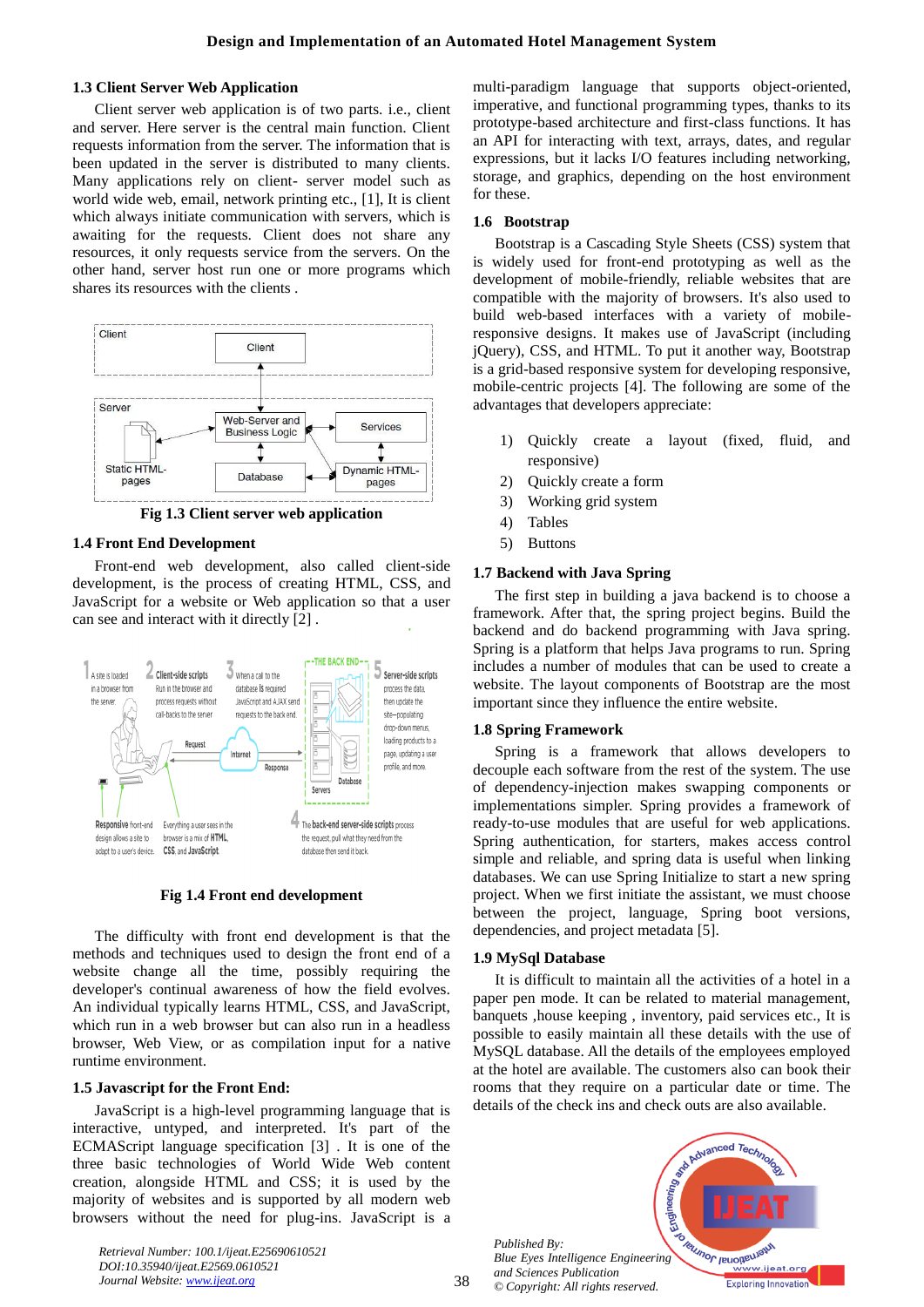

#### **II. LIST OF FIGURES**

# **2 .1 E-R Diagram:**

The appropriate number of rooms are provided by each hotel. The Room No. and category are used to identify rooms. There is a charge for renting each room. The identification and sum of the cost are used to identify everything. A hotel offers a variety of services. The identification and name of the facility are used to identify that. The location of a hotel is important. Street, city, and pin code are used to locate a location.



**Fig 2.1 E-R diagram**

The hotel room shows how to create a new room for a customer so that he or she can reserve a different room. The automated room number is produced on that screen. Finally, a room is allocated to a customer and the room records are appended to the data file after opening a new room for the customer.

# **2.2 Data Flow Diagram of Booking a Hotel Room**



**Fig 2.2 Data flow diagram of booking a hotel room**

This diagram for booking a hotel room explains how to open a new room for a customer so that he/she can assign a separate room . In that screen, the automatic room number is created. After opening a new room for the customer, finally a room is assigned to a customer and the room records are appended in the data file.

#### **2.3 Customer Check-In Diagram**



**Fig 2.3 Diagram for check-in of a customer**

The check-in customer diagram shows how a customer is admitted to our hotel after entering all of his personal information, such as name, address, phone number, and age, and then is allocated a room.

#### **2.4 Diagram of Check Out of a Customer**



**Fig 2.4 Diagram of check out of a customer**

As the user enters his room number, the same room number will be checked in the database; if the room number matches in the database, the customer will be checked out of the database and the record of the checkout will be moved to another table of the database so that Hotel Management has a record of customers who have checked out to satisfy his legal obligations.



*Retrieval Number: 100.1/ijeat.E25690610521 DOI:10.35940/ijeat.E2569.0610521 Journal Website: www.ijeat.org*

*Published By:*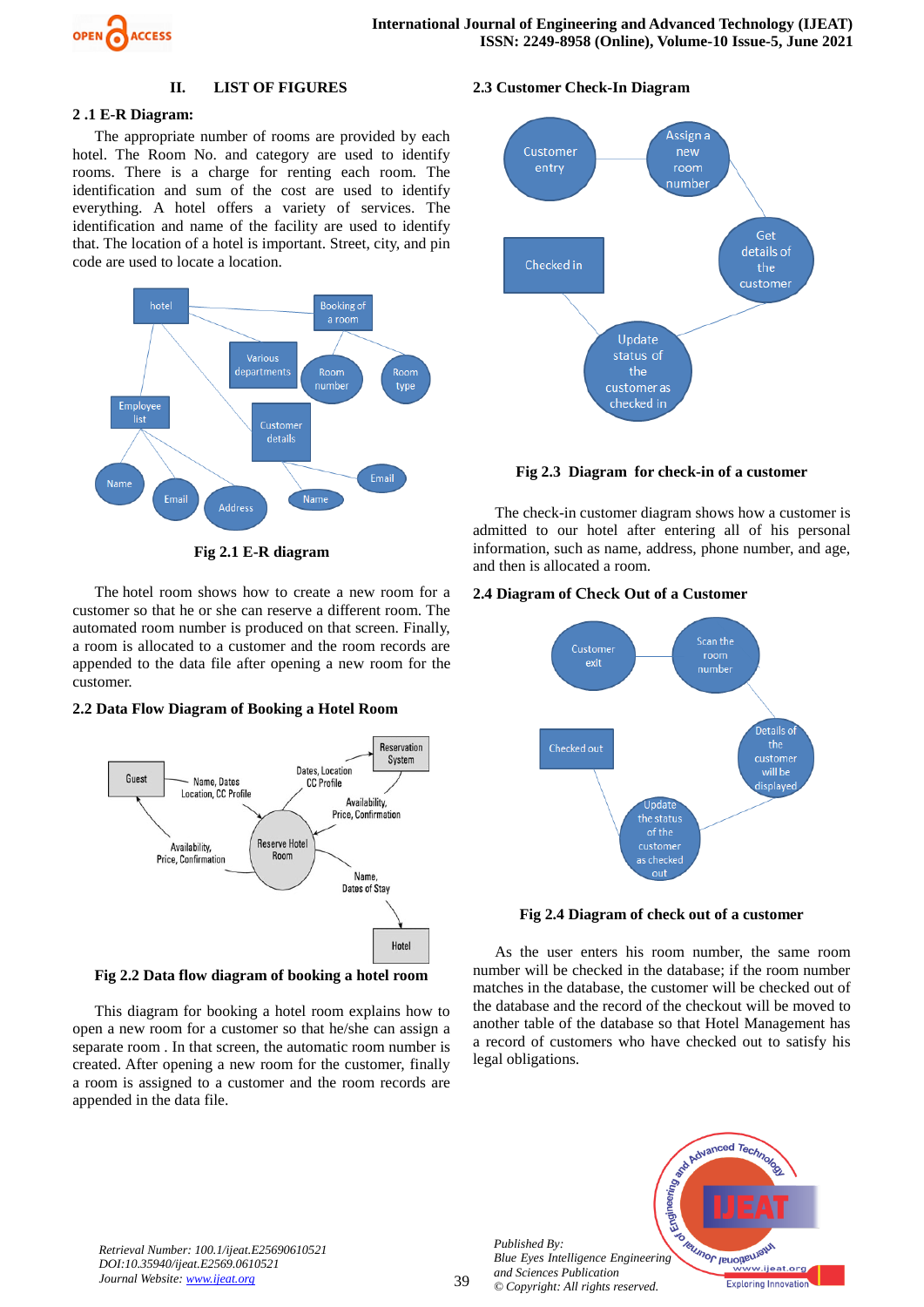# **III. LIST OF TABLES**

# **3.1 Booking Details Table**

| Booking date   | Number |
|----------------|--------|
| Booking number | Number |
| Booking status | Char   |
| Check in       | Char   |
| Check out      | Char   |
| Guest id       | Number |
| Guest name     | Char   |
| Room type id   | Number |
| Room type name | Char   |
| Kids           | Number |

This table is for storing all data about booking of a room including room number, date of the room booking, guest name, number of kids etc

## **3.2 DepartmentDetails Table**

| created_by        | Char |
|-------------------|------|
| created date time | Date |
| modified_by       | Char |
| modified data     | Date |
| time              |      |
| Description       | Char |
| Name              | Char |
| Status            | Char |

This table is for updating the status of various departments of a hotel so that we know whether the department is currently active or not.

## **3.3 EmployeeDetails Table**

| Address          | Char   |
|------------------|--------|
| Country          | Char   |
| Confirm password | Char   |
| City             | Char   |
| Email            | Char   |
| First name       | Char   |
| Last name        | Char   |
| Gender           | Char   |
| Mobile number    | Number |

This table is for storing all details of an employee including his name, mobile number, address etc.,

## **3.4 Floors Booking Table**

| created_by       | Char             |
|------------------|------------------|
| created datetime | Number           |
| modified by      | Char             |
| modified status  | Char             |
| Name             | Char             |
| <b>Status</b>    | C <sub>har</sub> |

This table to update the status of the floors whether it is vacant or not

## **3.5 Guest Details Table**

| Address          | Char        |
|------------------|-------------|
| City             | Char        |
| Confirm password | Char        |
| Country          | Char        |
| First name       | Char        |
| Last name        | Char        |
| Dob              | Date        |
| Email            | <b>CHAR</b> |
| Mobile no.       | Number      |

This table stores all information about guests including mobile number, country, address etc.,

## **3.6 Payment Details Table**

| Created_by         | Char   |
|--------------------|--------|
| Created date time  | Date   |
| Modified by        | Char   |
| Modified date time | Date   |
| Amount             | Number |
| Date               | Date   |
| Guest id           | Number |
| Guest_name         | Char   |
|                    |        |
| Invoice number     | Number |

This table stores all data about amount payment, date on which the amount paid, guest name, guest id etc.,

# **3.7 Room Type Details Table**

| Created_by         | Char   |
|--------------------|--------|
| Created date time  | Date   |
| Modified_by        | Char   |
| Modified_date time | Date   |
| Floor              | Char   |
| Room type          | Char   |
| <b>Status</b>      | Char   |
| Floor_id           | Number |
| Room number        | Number |
| Room type_id       | Number |

This table is storing room type details including room type id, room number, floor id etc.,

# **IV. RESULTS AND DISCUSSION**

## **Displaying Web Pages**

*Published By:*

A web page is a specific collection of content provided by a website and displayed to a user in a web browser. A website typically consists of many web pages linked together in a coherent fashion.



*Retrieval Number: 100.1/ijeat.E25690610521 DOI:10.35940/ijeat.E2569.0610521 Journal Website: www.ijeat.org*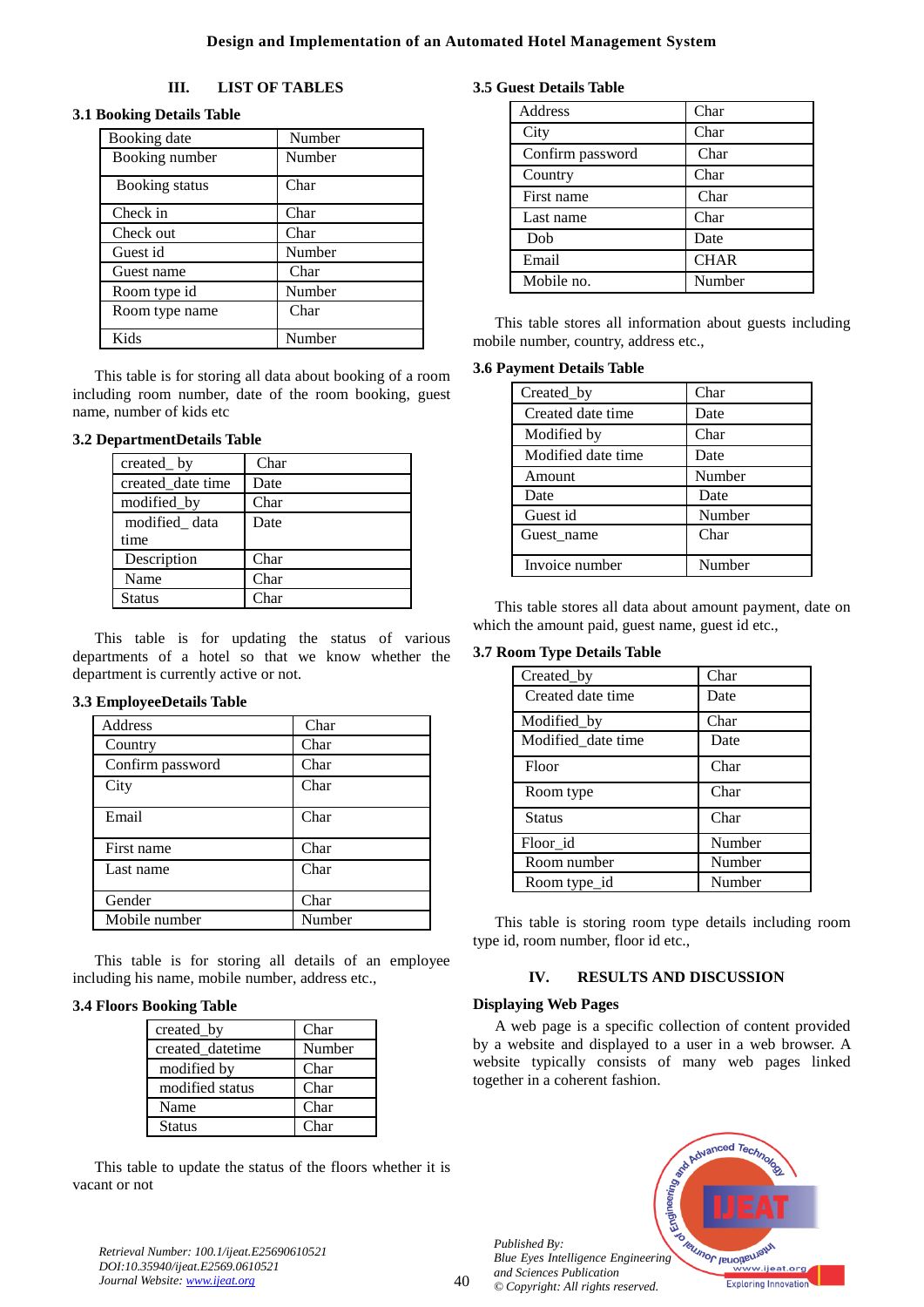

# **4. 1 Admin Profile**

| Workspanda          | My Profile                                       | Home / My Pn |
|---------------------|--------------------------------------------------|--------------|
| Admin Admin         | Room                                             |              |
| Dashboard           | <b>First Name</b>                                |              |
| <b>Booking</b>      | Admin                                            |              |
| Guest               | <b>Last Name</b>                                 |              |
| Room Type           | Admin                                            |              |
| Floor               | Login                                            |              |
| <b>Rooms</b>        | Admin123                                         |              |
| Price Manager       | Save                                             |              |
| <b>Paid Service</b> |                                                  |              |
| Employee            |                                                  |              |
| <b>Department</b>   |                                                  |              |
| My Profile          | Copyright @2021 Workspanda. All rights reserved. |              |

#### **Fig 4.1 Admin profile**

The administrator has to login first in order to make changes to the Hotel Management by adding, deleting or modifying the data in the hotel management database. The admin is responsible is maintaining all details and security.

#### **4.2 Booking of a Room**

| Workspanda<br>A Admin Admin   | +Add | <b>Booking List</b>                                                                                             |       |                 |                  |                     |                       | Home / Bookin         |
|-------------------------------|------|-----------------------------------------------------------------------------------------------------------------|-------|-----------------|------------------|---------------------|-----------------------|-----------------------|
| Dashboard                     |      | <b>BookingReard not found</b>                                                                                   |       |                 |                  |                     |                       | Booking Nun Search    |
| Booking                       | ٠    | <b>Booking Number</b>                                                                                           | Guest | <b>Check In</b> | <b>Check Out</b> | <b>Booking Date</b> | <b>Payment Status</b> | <b>Booking Status</b> |
| Guest<br>Room Type            |      |                                                                                                                 |       |                 |                  |                     |                       | Previous Next         |
| Floor<br><b>Rooms</b>         |      |                                                                                                                 |       |                 |                  |                     |                       |                       |
| Price Manager<br>Paid Service |      |                                                                                                                 |       |                 |                  |                     |                       |                       |
| Employee<br>Department        |      |                                                                                                                 |       |                 |                  |                     |                       |                       |
| <b>The Proof</b> Co.          |      | the contract of the contract of the contract of the contract of the contract of the contract of the contract of |       |                 |                  |                     |                       |                       |

**Fig 4.2 Booking of a room**

To reserve a room for (oneself or someone else) at a hotel. One has to record register his details esp. one's arrival at a hotel. In that screen, the automatic room number is created. After opening a new room for the customer, finally room is assigned to a customer and the room records are appended in the data file.

#### **4.3 Guest List**

| Workspanda<br>Ω<br>Admin Admin | <b>Guest List</b><br>$+4d$                       |   |                |         |                                 |        | Home / Guests      |
|--------------------------------|--------------------------------------------------|---|----------------|---------|---------------------------------|--------|--------------------|
| Dashboard                      | <b>GUESTS</b><br>29<br>٥                         |   | VIP<br>2+<br>Ô |         | <b>BOOKINGS</b><br>⊟<br>$\circ$ |        | <b>INCOME</b><br>٥ |
| Booking                        | Guests                                           |   |                |         |                                 |        | Search<br>Name     |
| Guest                          | <b>Decord not found</b>                          |   |                |         |                                 |        |                    |
| Room Type                      | Select                                           | ٠ | Name           | Country | Email                           | Mobile | <b>Action</b>      |
| Floor                          |                                                  |   |                |         |                                 |        |                    |
| Rooms                          | Delete                                           |   |                |         |                                 |        | Previous Next      |
| <b>Price Manager</b>           |                                                  |   |                |         |                                 |        |                    |
| <b>Paid Service</b>            |                                                  |   |                |         |                                 |        |                    |
| Employee                       |                                                  |   |                |         |                                 |        |                    |
| Department                     |                                                  |   |                |         |                                 |        |                    |
| My Profile                     | Copyright @2021 Workspanda. All rights reserved. |   |                |         |                                 |        |                    |
|                                |                                                  |   |                |         |                                 |        |                    |

**Fig 4.3 Guest list**

The number of guests, rooms, or both, can be added to a Hotel Booking request to book available rooms that meet the criteria. The Guest Information element is used to indicate traveler numbers and type for both the booking request and response.

| Workspanda           | <b>Floor List</b> |   |       |               | Home / Floors  |
|----------------------|-------------------|---|-------|---------------|----------------|
| . P<br>Admin Admin   | $+400$            |   |       |               |                |
|                      | Floor             |   |       |               | Search<br>Name |
| Dashboard<br>Booking | Select            | ٠ | Name  | <b>Status</b> | Action         |
| Guest                | O                 | 1 | priva | Active        | Edit           |
| Room Type            |                   |   |       |               |                |
| Floor                | Delete            |   |       |               | Previous Next  |
| Rooms                |                   |   |       |               |                |
| <b>Price Manager</b> |                   |   |       |               |                |
| Paid Service         |                   |   |       |               |                |
| Employee             |                   |   |       |               |                |
|                      |                   |   |       |               |                |

**Fig 4.4 Floor booking**

Add / update Total number of floors in the building before adding any floors for the room. Floor number in the building where the room is located object. The floors added should be consistent to the room location code in the room location.

#### **4.5 Room Type List**

| Workspanda<br>Admin Admin | RoomType List<br>$+444$                          |    |       |                   |        | Home / Room Types |
|---------------------------|--------------------------------------------------|----|-------|-------------------|--------|-------------------|
|                           | <b>RoomTypes</b>                                 |    |       |                   |        | Search<br>Title   |
| Dashboard                 | <b>Broad out found</b>                           |    |       |                   |        |                   |
| Booking                   | Select                                           | ø. | Title | <b>Short Code</b> | Action |                   |
| Guest                     |                                                  |    |       |                   |        |                   |
| Room Type                 | Delete                                           |    |       |                   |        | Previous Next     |
| Floor                     |                                                  |    |       |                   |        |                   |
| Rooms                     |                                                  |    |       |                   |        |                   |
| <b>Price Manager</b>      |                                                  |    |       |                   |        |                   |
| Paid Service              |                                                  |    |       |                   |        |                   |
| Employee                  |                                                  |    |       |                   |        |                   |
| Department                |                                                  |    |       |                   |        |                   |
| My Profile                | Copyright @2021 Workspanda. All rights reserved. |    |       |                   |        |                   |

**Fig 4.5 Room type list**

Under Room type, you'll find a drop-down menu where you can select the corresponding room/unit type. Under Room name, make sure to select the name that matches best. Double-check the info is correct, then click on save button to save the updated details.

#### **4.6 Paid Services**

| Workspanda<br>G<br>Admin Admin | Paid Service List<br>$+i\phi$                    |   |               |        | Home / Paid Service |  |  |
|--------------------------------|--------------------------------------------------|---|---------------|--------|---------------------|--|--|
|                                | <b>Paid Service</b>                              |   |               |        |                     |  |  |
| Dashboard                      |                                                  |   |               |        |                     |  |  |
| Booking                        | Soloct                                           | ň | Title         | Status | Action              |  |  |
| Guest                          | $\Box$                                           | r | deaning       | Active | Edt                 |  |  |
| Room Type                      | $\Box$                                           | 2 | entertainment | Active | $_{\rm Ed1}$        |  |  |
| Floor                          |                                                  |   |               |        |                     |  |  |
| Rooms                          | Delete                                           |   |               |        | Previous Next       |  |  |
| <b>Price Manager</b>           |                                                  |   |               |        |                     |  |  |
| Paid Service                   |                                                  |   |               |        |                     |  |  |
| Employee                       |                                                  |   |               |        |                     |  |  |
| Department                     |                                                  |   |               |        |                     |  |  |
| My Profile                     | Copyright ©2021 Workspanda. All rights reserved. |   |               |        |                     |  |  |

**Fig 4.6 Paid services list**

Paid services includes Shops (souvenir, grocery), vending machines; Entertainment Infrastructure (Disco, Casino, gaming machine, billiard room);Sightseeing service, services of translators; Organization of selling tickets to theaters, Circus, concerts, etc.;

*Published By: Blue Eyes Intelligence Engineering and Sciences Publication © Copyright: All rights reserved.*



*Retrieval Number: 100.1/ijeat.E25690610521 DOI:10.35940/ijeat.E2569.0610521 Journal Website: www.ijeat.org*